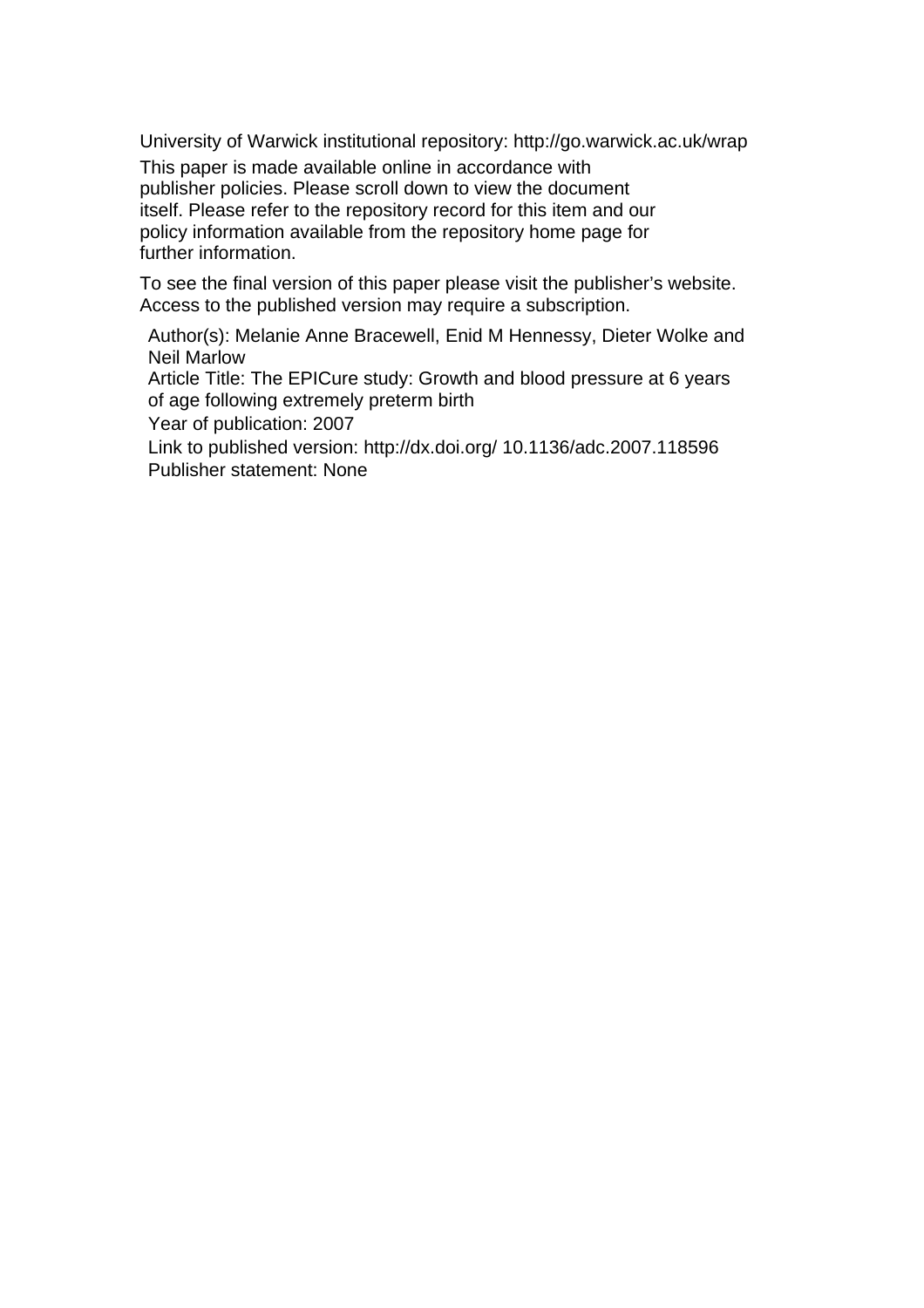

## ٦ **years of age following extremely preterm birth The EPICure study: Growth and blood pressure at 6**

Melanie Anne Bracewell, Enid M Hennessy, Dieter Wolke and Neil Marlow

doi:10.1136/adc.2007.118596 Arch. Dis. Child. Fetal Neonatal Ed. published online 27 Jul 2007;

**<http://fn.bmj.com/cgi/content/abstract/adc.2007.118596v1>** Updated information and services can be found at:

These include:

| <b>Rapid responses</b> | You can respond to this article at:<br>http://fn.bmj.com/cgi/eletter-submit/adc.2007.118596v1 |
|------------------------|-----------------------------------------------------------------------------------------------|
| <b>Email alerting</b>  | Receive free email alerts when new articles cite this article - sign up in the box at the     |
| service                | top right corner of the article                                                               |

**Notes**

Online First articles must include the digital object identifier (DOIs) and date of initial publication. establish publication priority; they are indexed by PubMed from initial publication. Citations to may be posted when available prior to final publication). Online First articles are citable and accepted for publication but have not yet appeared in the paper journal (edited, typeset versions **Online First** contains unedited articles in manuscript form that have been peer reviewed and

**<http://journals.bmj.com/cgi/reprintform>** To order reprints of this article go to:

**<http://journals.bmj.com/subscriptions/>** To subscribe to Archives of Disease in Childhood - Fetal and Neonatal Edition go to: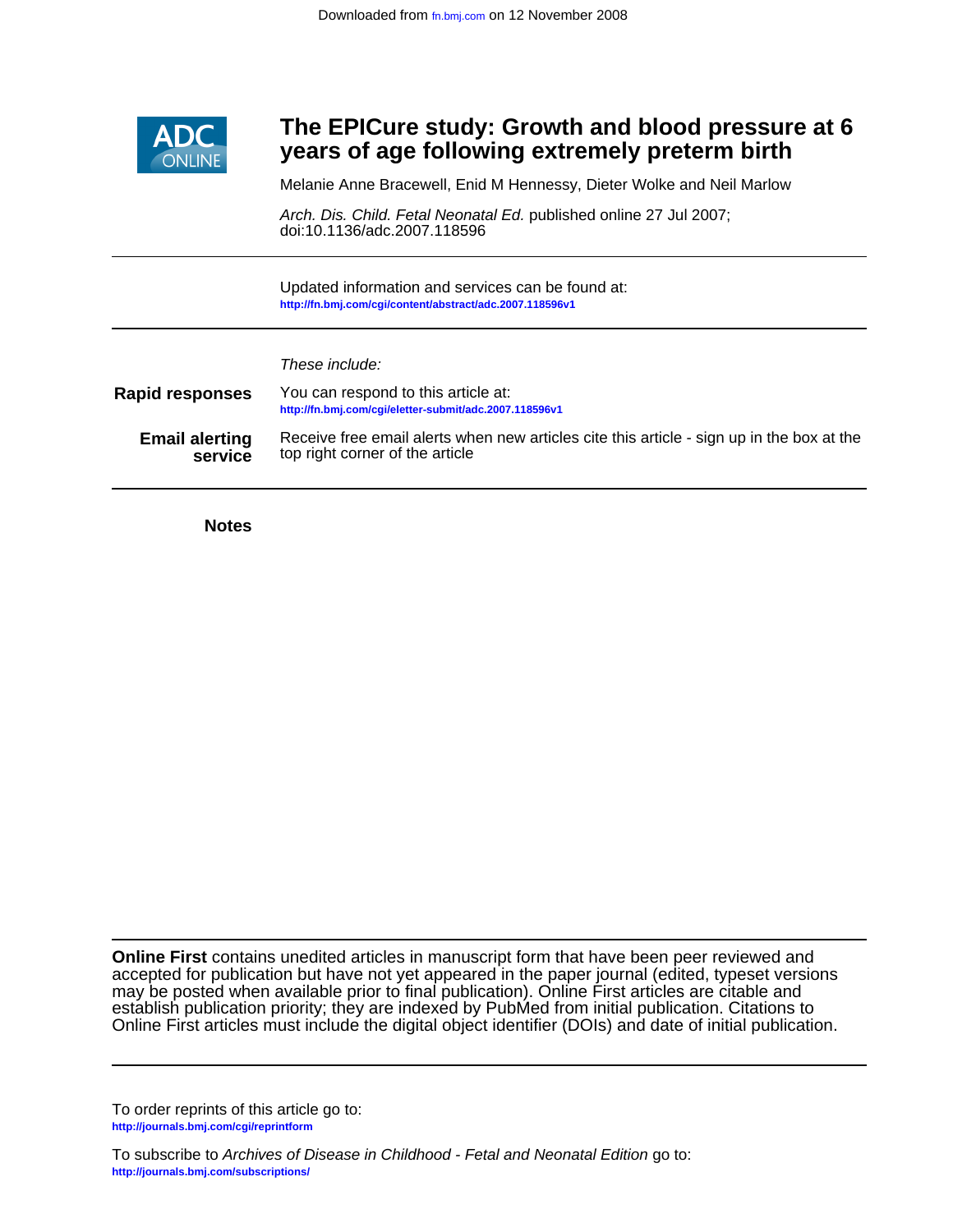#### **ADC-FNN Online First, published on July 27, 2007 as 10.1136/adc.2007.118596** Downloaded from [fn.bmj.com](http://fn.bmj.com) on 12 November 2008

*Growth and BP in extreme prematurity* 

### **The EPICure study: Growth and blood pressure at 6 years of age following extremely preterm birth**

### **Melanie A Bracewell, Enid M Hennessy, Dieter Wolke, Neil Marlow for the EPICure Study Group**

From the: School of Human Development, University of Nottingham (MAB; NM), The Wolfson Institute, Queen Mary's School of Medicine and Dentistry, University of London (EMH), University of Warwick, Department of Psychology and Warwick Medical School (DW), United Kingdom.

| Address for correspondence:  | Professor Neil Marlow                |  |  |  |
|------------------------------|--------------------------------------|--|--|--|
|                              | Academic Division of Child Health    |  |  |  |
|                              | Level E East Block                   |  |  |  |
|                              | <b>Queens Medical Centre</b>         |  |  |  |
|                              | Nottingham NG7 2UH                   |  |  |  |
|                              | United Kingdom                       |  |  |  |
|                              | Tel + 44 115 970 9081                |  |  |  |
|                              | E-mail: neil.marlow@nottingham.ac.uk |  |  |  |
| <b>Conflict of interest:</b> | None                                 |  |  |  |
| <b>Running Head:</b>         | Growth and BP in extreme prematurity |  |  |  |

The Corresponding Author has the right to grant on behalf of all authors and does grant on behalf of all authors, an exclusive licence (or non exclusive for government employees) on a worldwide basis to the BMJ Publishing Group Ltd and its Licensees to permit this article (if accepted) to be published in Archives of Disease in Childhood editions and any other BMJPGL products to exploit all subsidiary rights, as set out in their licence (http://adc.bmjjournals.com/misc/ifora/licenceform.shtml).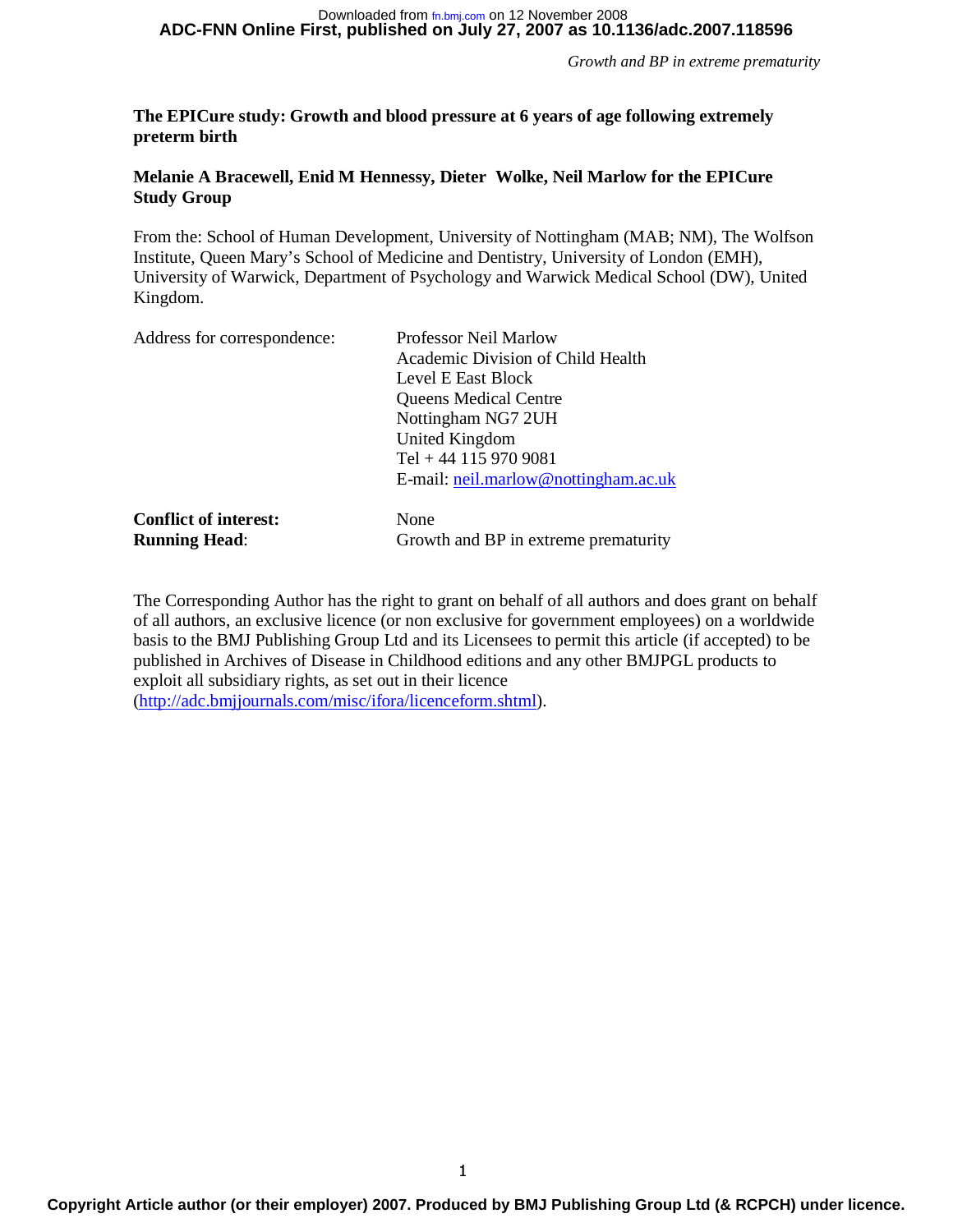### **ABSTRACT**

*Background:* Preterm children are at risk for reduced growth in early childhood, which may predispose them to later changes in blood pressure. We studied growth and blood pressure (BP) in extremely preterm (EP) children at age 6 years.

*Methods*: We evaluated children who were born at 25 completed weeks of gestation or less in the United Kingdom and Ireland in 1995 when they reached early school age. Children underwent standardized assessments, including auxology and sitting blood pressure.

*Results:* Of 308 surviving children, 241 (78 percent) were assessed at a median age of 6 years 4 months; 160 full term classmates acted as a comparison group. Compared to classmates, EP children were 1.2 standard deviations (SD) lighter, 0.97SD shorter, BMI was 0.95SD lower and head circumference 1.3SD lower. Compared to 2.5 years of age, EP children showed catch up in terms of weight by 0.37SD, height by 0.42SD and head circumference by 0.13SD. Systolic and diastolic BP were lower by 2.3mmHg and 2.4mmHg respectively in EP children but these differences were accounted for by differences in height and BMI. Maternal smoking in pregnancy was associated with lower BP, children born before 24 weeks had higher systolic and children given postnatal steroids higher diastolic pressures.

*Conclusions:* Poor postnatal growth seen after birth and at in the third year persists into school age. Catch up growth reduces some of the early deficit but is least for head growth. Despite serious postnatal growth restriction blood pressure appears similar in both EP and term classmates.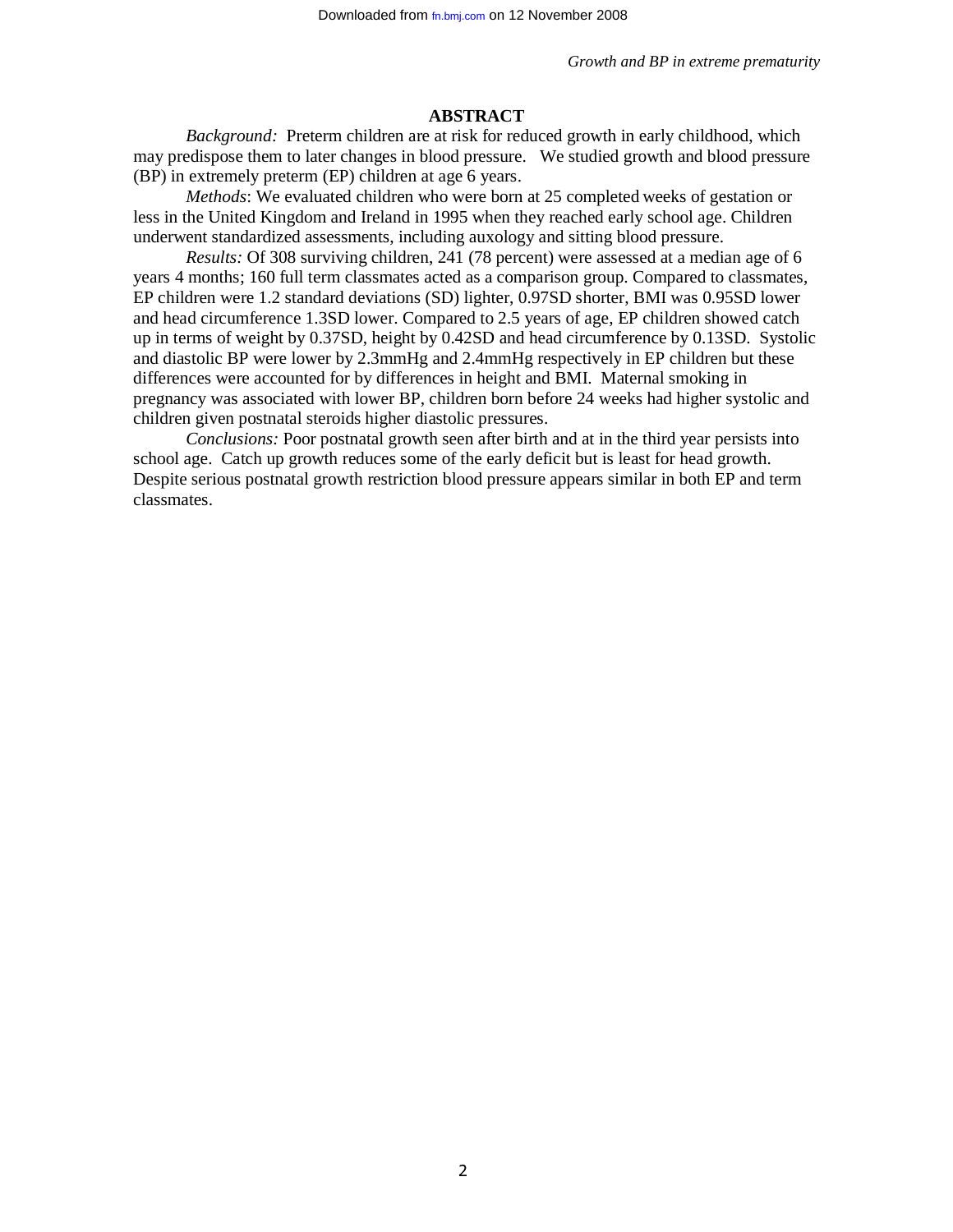### INTRODUCTION

Poor longitudinal growth in childhood is common in children born at lower gestational ages. We recently reported growth to 30 months age for a national cohort of extremely preterm (EP) children, identifying poor longitudinal growth, poor weight gain and smaller head size compared to population norms. (1) Poor postnatal growth was associated with a range of clinical factors including weight for gestation at birth, long courses of postnatal corticosteroids and later feeding difficulties. Head growth in particular was associated with later serious disability but overall it was not related to developmental test scores at 30 months age corrected for prematurity in those able to do them.

Growth after birth  $(2)$  and over the first year  $(3, 4)$  may affect later cardiovascular risk but this risk needs to be balanced for all babies against the need for reasonable postnatal growth, particularly of head size to achieve adequate neurological (5) or cognitive outcomes. (6, 7) Although developmental outcome has been shown to be related to postnatal growth, most evidence is for children with low birthweight for gestation.(8) Many children who survive birth at borderline viability have significant periods of postnatal growth failure, probably due to inadequate early nutritional intake or utilisation. (9) Thus the long term consequences of early growth failure in EP children remain to be identified.

Our earlier study (1) is part of an ongoing longitudinal evaluation of children born in the United Kingdom and Republic of Ireland at 25 completed weeks of gestation or less (The EPICure study). Over 10 months in 1995 we identified 1289 livebirths between 20 and 25 weeks of gestation; 308 survived beyond the first year after birth. We have reported a range of outcomes for this group at discharge from hospital (10) and at 30 months age corrected for prematurity. (1, 11-13) Recently we re-evaluated this cohort at 6 years of age and demonstrated persisting high levels of disability and emerging cognitive impairments. (14) We also measured growth and blood pressure (BP) with the objectives of comparing their outcomes with a comparison group of contemporary term-born children, of investigating their relationships with earlier predictors, and reporting catch-up growth.

#### METHODS

The derivation and characteristics of this EP cohort have been described, (1, 10, 12) as have the details of the 6 year evaluation. (14) The population represents all surviving children born at 25 weeks 6 days gestational age or less from March through December 1995. Of the 308 children known to be alive at 30 months, the parents of 241 children consented to the study.

There were 204 children in mainstream education. For each of these, we sought an age and sex-matched classmate as a comparison. (14) We were able to assess 160 term born children. All children were assessed by a paediatrician and a psychologist after training in the techniques used for the study.

We carried out physical and neuropsychological evaluations, supplemented by a clinical history obtained by parental questionnaire, as previously described. (14) Weight was measured on identical weighing scales (Salter Housewares Ltd, UK) or on clinic equipment. Height was measured using a standard stadiometer (Child Growth Foundation™). Measurements of measured using a standard stadiometer (Child Growth Foundation™). Measurements of<br>maximum occipito-frontal head circumference (OFC) and mid arm circumference were made using a LASSO- $O<sup>TM</sup>$  tape respectively. BP was measured at the end of each assessment in the using a LASSO-O<sup>™</sup> tape respectively. BP was measured at the end of each assessment in the sitting child's right arm, using a mercury sphygmomanometer taking the first and fifth Korotkoff sounds as systolic and diastolic pressures, respectively.

Standard deviation scores (SD or "z" scores) for weight, height, body mass index (BMI) and head circumference at 6 years were calculated from UK population norms using age since birth. (15) Comparisons were made with data already collected at birth and EDD (weight and OFC), and at 30 months (weight, height, OFC and BMI).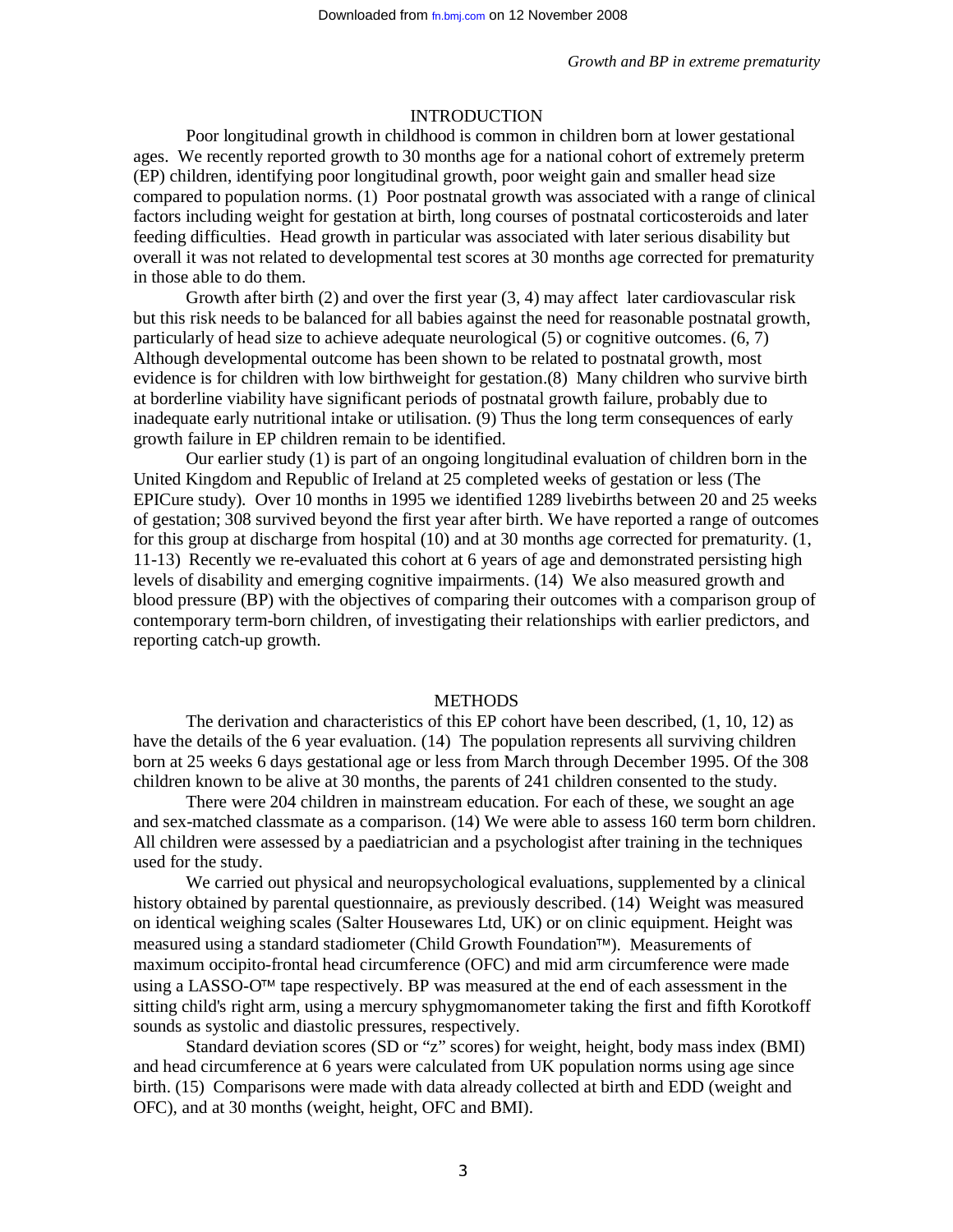This study was approved by the Trent Multicentre Research Ethics Committee. Informed signed consent for this assessment was obtained from all the families.

### Statistical Analysis

Data were double-entered and outliers were verified before combination with the main study data set for analysis with SPSS for Windows software (release 14.0, SPSS, Chicago). Univariate and multivariate regression analyses were performed using STATA, version 9.0 (Stata Corp, College Station, Texas, USA). A forward stepwise procedure was used to establish independent factors associated with growth as previously.(11) For regression analyses, to avoid extreme outliers, SD scores at 6 years were truncated at the following values: weight +2.5 (n=1), head circumference -4.5 (n=5), BMI, -4 (n=4), and for change in SD scores from 30m, head circumference  $-2.5$  (n=3),  $+2.5$  (n=2) and height  $-2.5$  (n=2)  $+2$  (n=1).

In analysing associations with BP, BMI for height (the residual of linear regression) rather than BMI was used. For investigation of earlier predictors of later BP in the EP cohort, the residuals of BP on height and BMI rather than actual BP values have been used to avoid confounding by the effects of perinatal variables on growth. No adjustments have been made for multiple testing.

#### RESULTS

Two hundred and forty one children (78% of 308 survivors) participated at a median age of 76 months (range 62-87 months; 51% boys). They were representative of the whole population of survivors over a range of perinatal variables and of 47 children not assessed at 6 years but evaluated at 2½ years. (14) The comparison group had a median age of 74 months (range 61-86 months; 44% boys).

Of the EP children assessed at 6 years there was information from birth for weight  $(n=241)$ , OFC  $(n=166)$ ; from estimated date of delivery for weight  $(n=225)$ , height  $(n=66)$ , OFC  $(n=214)$  and from the 30 month assessment for weight  $(n=226)$ , height  $(n=216)$ , OFC  $(n=231)$ and BMI (n=212). Of the 160 comparison children, measurements were obtained for weight  $(n=159)$ , height  $(n=159)$  and OFC  $(n=160)$ .

The mean birthweight (relative to UK standard data) of the EP children who were assessed at 6 years, was for the gestations  $\leq 23$ , 24 and 25 weeks, +0.70 SD, +0.37 SD and +0.07 SD respectively.

Figure 1 shows raw data for weight and OFC of the EP and comparison children, relative to the  $0.4<sup>th</sup>$ , 50<sup>th</sup> and 99.6<sup>th</sup> percentiles for girls and boys. At 6 years extremely preterm children were still smaller than their peers in each of the four main growth measures: mean difference in SD scores for weight was 1.25 SD (95%CI: 1.0, 1.50), for height 0.97 SD (0.75, 1.19), for head circumference 1.30 SD (1.07, 1.53) and for BMI 0.95 SD (0.70, 1.20) (all p<.001; table 1).

| comparison children at 0 year assessment |         |                                     |                           |                             |  |
|------------------------------------------|---------|-------------------------------------|---------------------------|-----------------------------|--|
|                                          | n       | Extremely<br>preterm<br>Mean $(sd)$ | Comparison<br>Mean $(sd)$ | Difference in<br>Means (CI) |  |
| OFC SDS                                  | 239/160 | $-1.63(1.29)$                       | $-0.33(1.02)$             | $-1.3(-1.5; -1.1)$          |  |
| Weight SDS                               | 241/159 | $-1.18(1.34)$                       | 0.07(1.18)                | $-1.2$ $(-1.5; -1.0)$       |  |
| Height SDS                               | 237/159 | $-0.95(1.12)$                       | $-0.00(1.08)$             | $-0.95(-1.2; -0.7)$         |  |
| <b>BMI SDS</b>                           | 237/158 | $-0.87(1.30)$                       | 0.11(1.14)                | $-0.98(-1.2; -0.7)$         |  |

Table 1: Standard deviation scores for growth parameters for EPICure children and for comparison children at 6 year assessment

These differences remained after elimination of children with cerebral palsy (weight: 1.29SD, height: 0.87SD, head circumference 1.16SD; all p<0.001). Further excluding children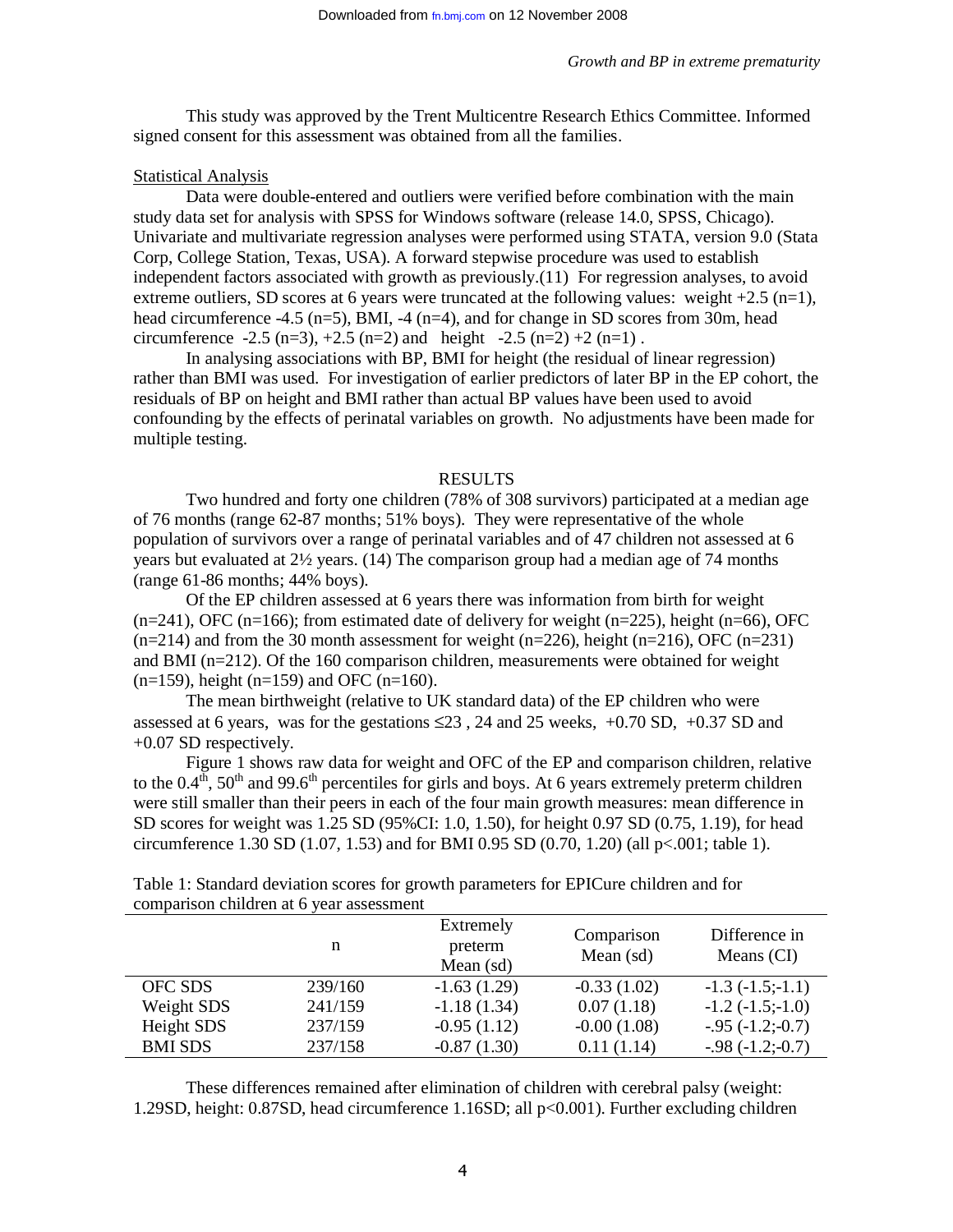with other severe disabilities at 6 years and adjusting for height, the comparison children's head circumference remained 0.69SD (95% CI: 0.46, 0.92) greater than that of the remaining EP children, whose head circumference was itself  $0.33SD(95\%CI: -0.03, 7.0; p=0.07)$  greater than those with cerebral palsy or severe disability.

SD scores from the 30 month assessment were recalculated using chronological age so that intervening growth could be evaluated. The change in weight standard deviation score from 30 months to 6 years was +0.37 SD (95% CI 0.23, 0.50) (p<.001), for height +0.42 SD (0.31, 0.52) (p<.001) and for OFC +0.13 SD (0.00, 0.25) (p=05; table 2). There was no change in BMI over this period (95% CI -0.18, 0.18). Thus, some catch up was observed in weight and height but less in head growth. Figure 2 shows the mean changes in SD scores from birth for weight (A) and OFC (B) for those children for whom we had measures at each age relative to chronological age; correcting for prematurity would raise these values slightly closer to the mean.

|                | No of<br>data pairs | 30 months<br>Mean $(sd)$ | 6 years<br>Mean (sd) | Mean of<br><b>Differences</b><br>(CI) |
|----------------|---------------------|--------------------------|----------------------|---------------------------------------|
| <b>OFC SDS</b> | 231                 | $-1.76(1.42)$            | $-1.63(1.30)$        | 0.13(0.00, 0.25)                      |
| Weight SDS     | 226                 | $-1.58(1.32)$            | $-1.21(1.32)$        | 0.37(0.23, 0.50)                      |
| Height SDS     | 216                 | $-1.39(1.14)$            | $-0.97(1.10)$        | 0.42(0.31, 0.52)                      |
| <b>BMI SDS</b> | 212                 | $-0.88(1.34)$            | $-0.88(1.30)$        | $0.0 (-0.18, 0.18)$                   |

Table 2: Change in standard deviation scores between 30 months and 6 years of age for extremely preterm children who were examined at both time points.

The relationship between perinatal variables and growth parameters were examined in sequential regression analysis, as described previously (11) The relationships between outcomes and sequentially occuring variables was similar to the results for the 30 month analysis (table 3).<sup>10</sup> There were some differences in growth measures between ethnic groups: at 6 years Afro-Caribbean children were taller, the white children lighter and the children with mother's from the Indian subcontinent no longer had a significantly smaller head circumferences.

Birthweight for gestational age remained strongly associated with all growth outcomes at 6 years except BMI, where the independent effect was  $0.11$  (-0.06, 0.28; p=0.2). The effects per SD of birthweight after adjustment for factors arising prior to leaving hospital are similar for head circumference 0.32SD at 30 months and 0.31D at 6 years, while for weight (0.33SD, 0.27SD) and height (0.32SD, 0.20SD) the respective associations are smaller at 6 years. Gestational age was related only to head circumference  $(0.24SD)$  per gestational week at 6 years; 0.29 SD at 30 months). Problems while in hospital, particularly necrotising enterocolitis, severe changes on first chest radiograph and longer courses of steroids were related to the same growth outcomes as at 30 months, except that steroids were no longer related to weight at 6 years. Head growth is related to height ( $r=0.32$  EP,  $r=0.42$  comparison) so the independent effects for head circumference adjusted for height are also shown in Table 3, to indicate which factors specifically affect relative head growth rather than those mediated through association with linear growth. Fewer factors are associated with relatively poor growth velocity between 30 months and 6 years (table 3).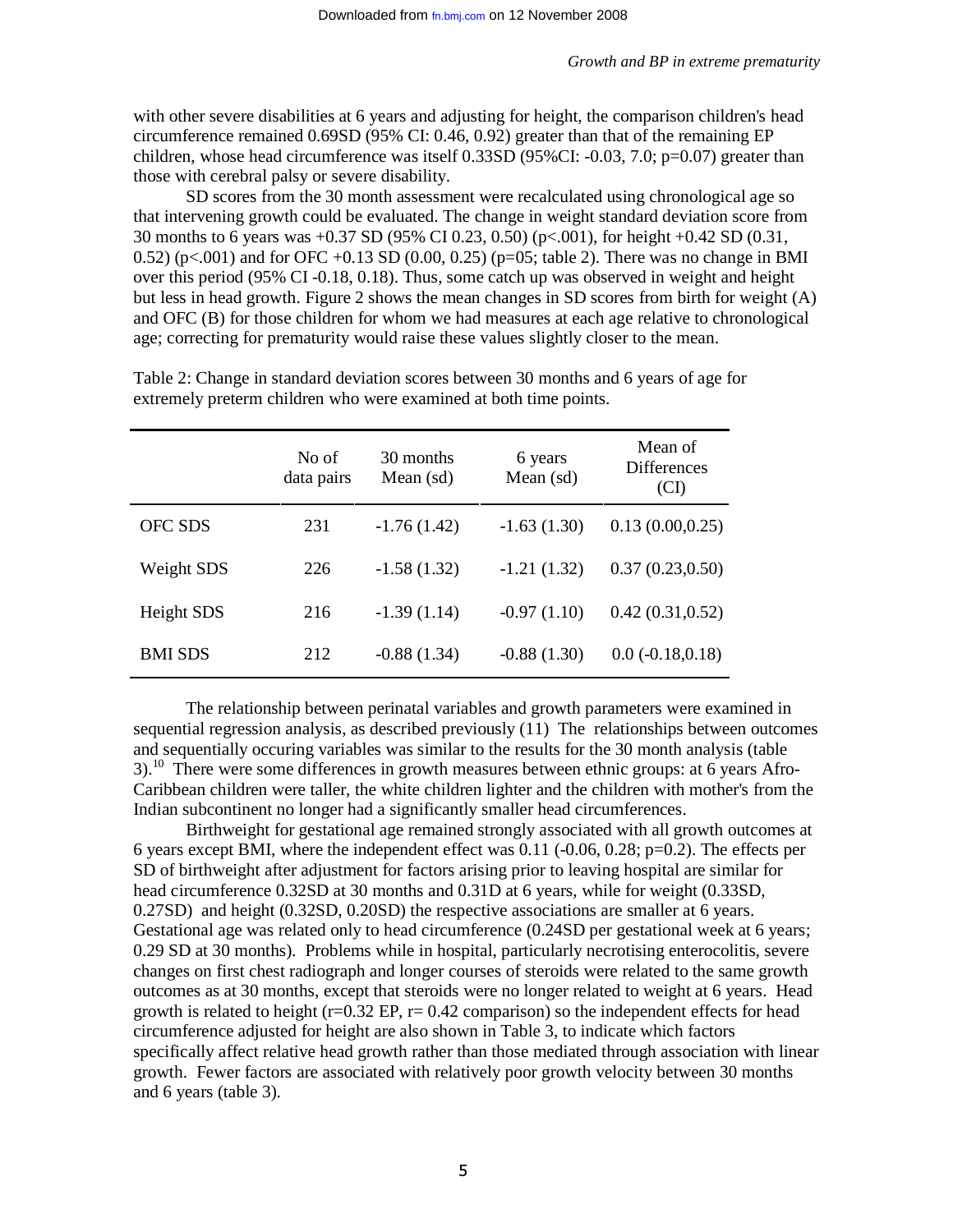Table 3: Factors associated with growth at 6 years (in truncated standard deviation scores) corrected for chronological age in extremely preterm infants.

## **Independent risk factors arising before discharge from hospital**

|                |                                                               | Weight                                 | Head<br>circumference           | Height                         | Head<br>circumference<br>for height <sup>a</sup> | <b>BMI</b>               |
|----------------|---------------------------------------------------------------|----------------------------------------|---------------------------------|--------------------------------|--------------------------------------------------|--------------------------|
|                | White ethnic groups<br>(v all others)                         | $-0.76$<br>$(-1.14, -$<br>$(0.38)$ *** |                                 |                                | 0.62<br>$(0.25, 0.99)$ ***                       |                          |
| $\overline{2}$ | Black ethnic groups<br>(v all others)                         |                                        |                                 | 1.00<br>$(0.63, 1.36)$ ***     |                                                  |                          |
| 3              | Birthweight SD score<br>$(\text{per SD})$                     | 0.27<br>$(0.1, 0.43)$ ***              | 0.31<br>$(0.25, 0.47)$ ***      | 0.20<br>$(0.07, 0.33)$ **      | 0.20<br>$(0.04, 0.35)^*$                         |                          |
| 4              | Gestation age<br>(per week)                                   |                                        | 0.24<br>$(0.03, 0.44)^*$        |                                | 0.24<br>$(0.03, 0.44)^*$                         |                          |
| 5              | First chest radiograph<br>(severe changes v mild or no x-ray) | $-0.47$<br>$(-0.82, -0.14)$ **         |                                 | $-0.34$<br>$(-0.60, 0.07)$ **  |                                                  |                          |
| 6              | First temperature $\geq$ 35 <sup>o</sup> C<br>(yes v no)      |                                        |                                 | 0.30<br>$(0.01, 0.59)^*$       |                                                  |                          |
| 7              | Enteral feeding begun by day 7<br>(yes v no)                  | 0.47<br>$(0.16, 0.78)$ **              |                                 | 0.31<br>$(0.06, 0.57)^*$       |                                                  | 0.39<br>$(0.07, 0.71)^*$ |
| 8              | Definite or probably NEC<br>(yes v no)                        | $-0.95$<br>$(-1.8, -13)$ **            | $-1.22$<br>$(-2.0, -0.45)$ **   | $-0.82$<br>$(-1.45, -0.19)$ ** |                                                  |                          |
| 9              | Any postnatal steroids for CLD<br>(yes v no)                  |                                        | 0.16<br>$(-0.24, 0.56)$         |                                |                                                  |                          |
| 10             | Systemic steroid for CLD<br>(per week)                        |                                        | $-0.073$<br>$(-0.13, -0.02)$ ** |                                | $-0.046$<br>$(-0.09, -0.01)$ *                   |                          |
| 11             | More than 8w of steroids for CLD<br>(yes v no)                |                                        |                                 | $-0.59$<br>$(-1.13, -0.04)^*$  |                                                  |                          |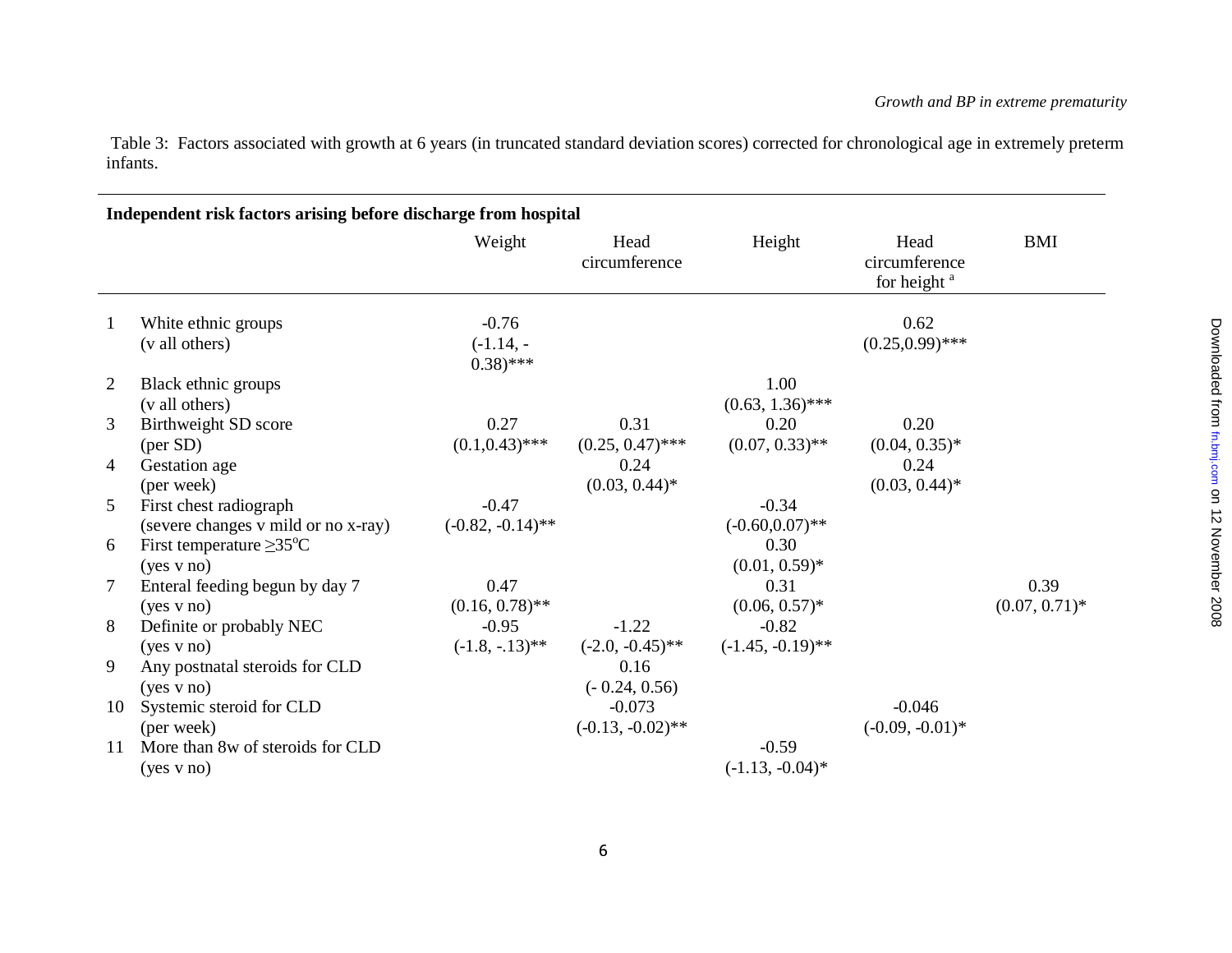| тиверсивент гря посото нивоп са иг со нюши топол артаног варилистетот ог <u>а</u> нитент посото арого. |                    |                                                                        |                          |                   |                    |
|--------------------------------------------------------------------------------------------------------|--------------------|------------------------------------------------------------------------|--------------------------|-------------------|--------------------|
|                                                                                                        |                    | Adjusted for: $1,3,5,7 \text{ (not 8)} \quad 3,4,9,10 \text{ (not 8)}$ | $2,3,5,6,7$ (not<br>8/11 | 1,3,4,10.         |                    |
| Feeding problems at 30 months                                                                          | $-0.44$            | $-0.31$                                                                | $-0.34$                  |                   |                    |
| $(yes \text{ v no})$                                                                                   | $(-0.77, -0.10)$   | $(-0.62, 0)^*$                                                         | $(-0.61, -0.07)^*$       |                   |                    |
| Given feeding supplements at 30                                                                        | $-1.1$             |                                                                        | $-1.3$                   |                   |                    |
| months                                                                                                 | $(-1.9, -0.35)$ ** |                                                                        | $(-2.0, -0.54)$ ***      |                   |                    |
| $(yes \text{ v no})$                                                                                   |                    |                                                                        |                          |                   |                    |
| Mothers age at the birth                                                                               |                    | 0.30                                                                   |                          | 0.29              |                    |
| (per 10 years)                                                                                         |                    | $(0.06, 0.54)^*$                                                       |                          | $(0.04, 0.55)$ *  |                    |
| Severe neuromotor delay at 30 months                                                                   |                    | $-1.1$                                                                 |                          | $-0.71$           |                    |
| (yes v no)                                                                                             |                    | $(-1.6, -0.55)$ ***                                                    |                          | $(-1.3, -0.14)^*$ |                    |
| Parent in non manual employment                                                                        |                    |                                                                        |                          |                   | $-0.37$            |
| (v others)                                                                                             |                    |                                                                        |                          |                   | $(-0.70, -0.03)^*$ |

### **Independent risk factors measured at 30 month follow up, after adjustment for significant factors above.**

**Independent risk factors associated with poor growth velocity between 30 months and 6 years.** 

| Neonatal chest X-ray                 |                    | $-0.28$             |                    |  |
|--------------------------------------|--------------------|---------------------|--------------------|--|
| $(yes \text{ v no})$                 |                    | $(-0.52, -0.03)*$   |                    |  |
| Given feeding supplements at 30      |                    | $-0.76$             | $-0.43$            |  |
| months                               |                    | $(-1.32, -0.20)$ ** | $(-0.74, 0.08)^*$  |  |
| (yes v no)                           |                    |                     |                    |  |
| <b>Neonatal Surgery</b>              | $-0.15$            |                     | $-0.22$            |  |
| (per procedure)                      | $(-0.28, -0.02)^*$ |                     | $(-0.43, -0.01)^*$ |  |
| Severe neuromotor delay at 30 months |                    |                     | $-0.42$            |  |
| (yes v no)                           |                    |                     | $(-0.84, -0.01)^*$ |  |
|                                      |                    |                     |                    |  |

a residuals of regression of head circumference on height in whole study group; \* p≤0.05; \*\* p≤0.01; \*\*\* p≤0.001

NEC – necrotising enterocolitis; CLD – chronic lung disease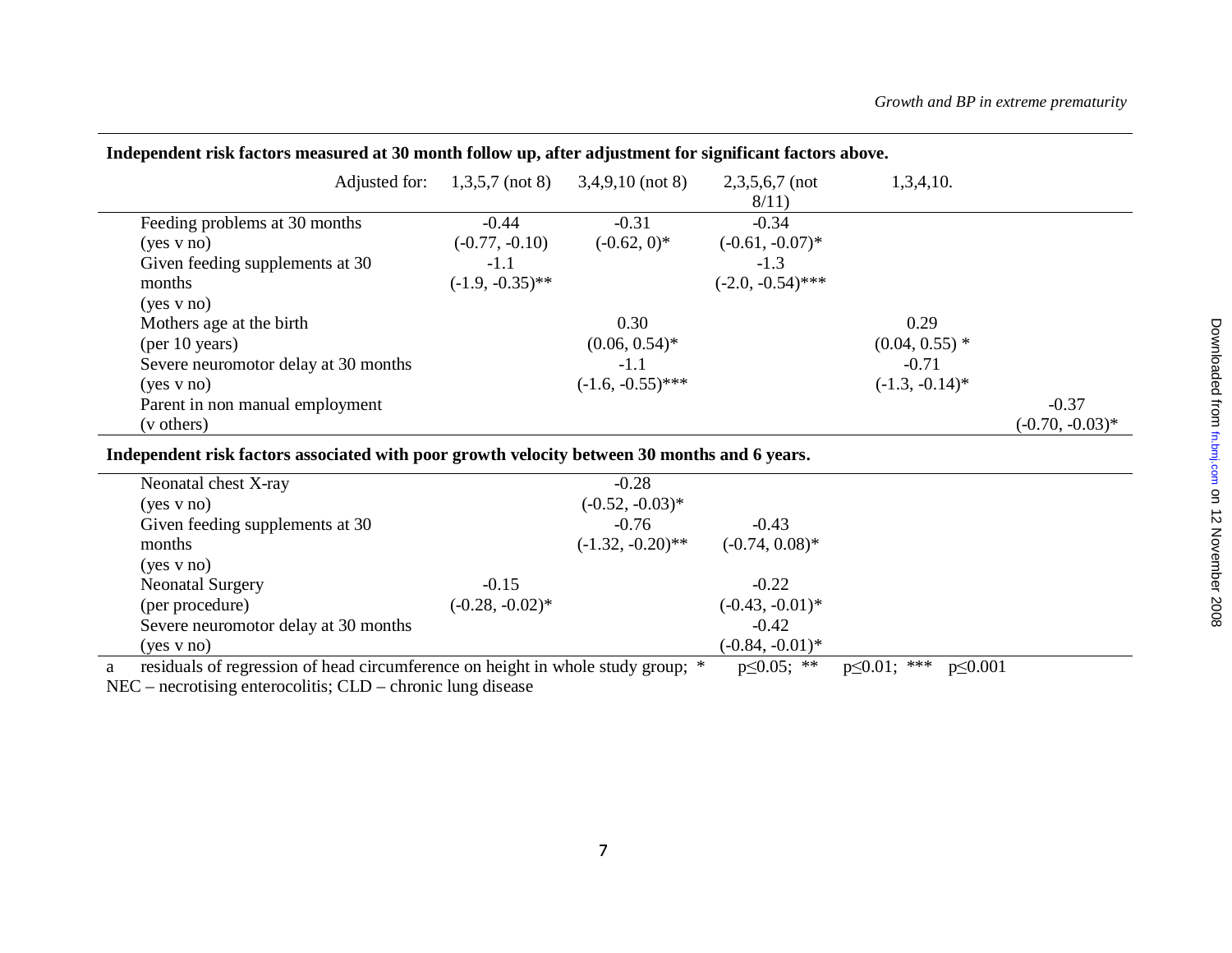As head growth is often compromised in those with severe brain injury, the analysis was repeated for children without cerebral palsy or severe disability at 6 years. While the effects of birthweight for gestation, feeding difficulties at 2 years, necrotising enterocolitis (NEC) and ethnicity remained very similar, the effects of gestational age and postnatal steroids were weaker and no longer statistically significant.

From EP children we recorded blood pressure for 208 and systolic pressures only in a further 6 children. The blood pressures from 158 comparison children became our reference data. Mean systolic and diastolic pressures for EP children were 89.3mmHg (SD11.8) and 57.6mmHg (SD 9.5), respectively compared to 91.7mmHg (SD 9.9) and 60.1mmHg (SD 9.4) for the comparison group. These differences were significant (systolic: -2.3mmHg (-4.62, -0.07)  $p=0.043$ ; diastolic: -2.4mmHg (-4.4, -0.47)  $p=0.015$ ). Mean differences diminished and became non-significant when adjusted for height and BMI for height (table 4). Among the EP children diastolic BP adjusted for height and weight was slightly higher in children with cerebral palsy but not significantly so (systolic difference:  $0mmHg$  (-4.0, 4.0) p=1.0, diastolic difference: 2.7mmHg  $(-0.7, 6.0)$  p=0.11). EP children had greater variability in systolic BP than the comparison children, both unadjusted ( $p=0.02$ ) and after adjustment for height and BMI ( $p=0.004$ , Bartlett's test for equal variances). For diastolic BP the relationship with common variables (BMI, height, mid upper arm circumference (MUAC), age, sex and ethnicity) was similar in the two groups but there was a suggestion that the relationship of height (shorter in EP children) (adjusted for BMI) and systolic BP differed between EP and comparison children (coefficients 0.78 v 0.45 mmHg per cm).

| Extremely preterm      | Comparison             |
|------------------------|------------------------|
|                        |                        |
| 0.78(.53, 1.0)         | $0.45$ $(.23, .66)$    |
| 1.35(.40, 2.3)         | $2.1 \quad (1.3, 2.8)$ |
|                        |                        |
| $0.47$ $(.26, .69)$    | $0.31 \,(.09, .53)$    |
| $1.1 \quad (.37, 1.9)$ | 0.97(.20,1.7)          |
| $(-.1, 7.5)$<br>3.7    | 6.0 $(.9, 11.2)$       |
|                        |                        |

Table 4: Associates of systolic and diastolic blood pressure in extremely preterm and comparison children. Results expressed as effect size in mmHg with 95% confidence intervals.

\* calculated as the residuals of the regression of BMI on height in all the children.

Within EP children, multiple regression was undertaken to assess whether there were significant independent relationships of adjusted blood pressure (for height and BMI) with perinatal variables. The 4 children who had had a stoma or intestinal resection for NEC had markedly higher BP than the others (+10mmHg for diastolic and +16mmHg for systolic pressure); they are excluded from further analyses of perinatal associates with BP. Adjusted systolic BP was independently associated with maternal smoking in pregnancy  $(-4.1\text{mmHz})$  (-7.1; -1.1)), birth <24 weeks (10.8mmHg (5.6; 16)) and marginally with an antenatal cervical suture (4.6mmHg (-0.4; 9.6). Adjusted diastolic BP was independently associated with maternal smoking in pregnancy (-3.0mmHg (-5.5; -0.5)) and use of postnatal steroids (3.2mmHg (0.5; 5.8)) and cervical suture (6.0 (1.8; 10.0). Growth velocity during the three time epochs (birth to full term; to 30 months; to 6 years) was not associated with adjusted blood pressure values at 6 years.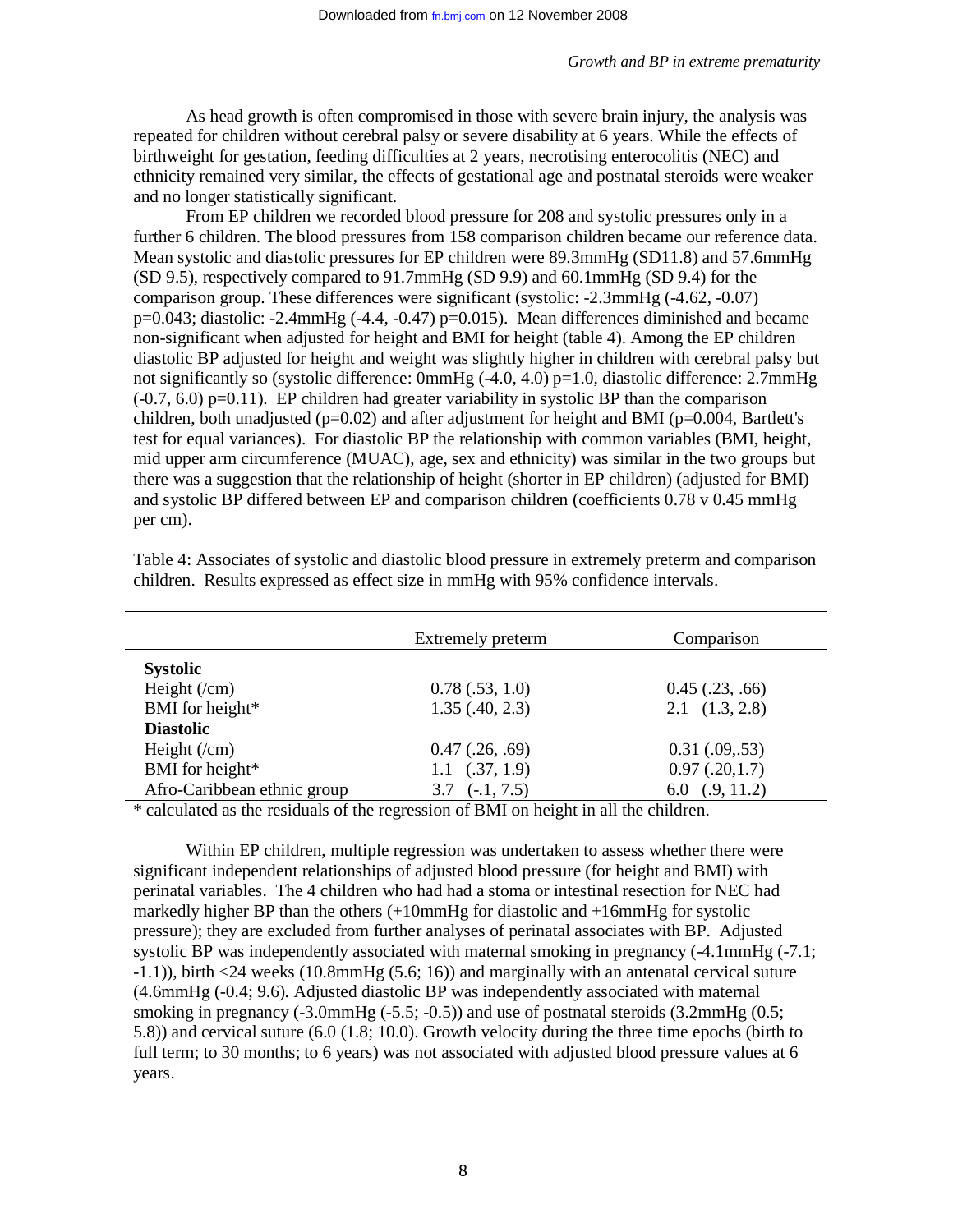### **DISCUSSION**

These data demonstrate that being born extremely preterm is associated with poor longitudinal somatic growth, with little catch up over the pre-school years. By 6 years the EP children remain significantly shorter, lighter and with smaller head circumferences than reference data or, a group of classmates. Between  $2\frac{1}{2}$  and 6 years there has been some catch up in height (0.42SD) and weight (0.37SD) but less in head circumference (0.13SD). These findings are mirrored in the subset of children for whom we have data at each age (figure 2).

By 30 months head size catch up was significantly worse for babies born at 23 weeks of gestation or less than at 24 or 25 weeks (1) which persisted at six years – mean head circumference at 6 years rising by 0.21 SD for each gestational week. It might be expected that head growth would be proportionate to height and indeed many factors are associated with both, however gestational age and birthweight for gestational age had significant independent additional effects on head circumference. The effect of gestation and postnatal steroid use were weaker in children without cerebral palsy or severe disability reflecting the increased risk of these outcomes with lower gestational age and/or the need for longer periods of post natal steroids. We identified few associates of poor growth from 30 months to 6 years; the group of children who had need for food supplementation at 30 months, presumably because of earlier growth concerns, are falling further behind at 6 years.

Our data appear at variance with a smaller study of 52 children born in 1988-1991 at <29 weeks of gestation where catch up to the mean was demonstrated in sequential measurements of weight and height over the first 7 years. (16) Most of these children were more mature at birth than our EP children but those children <27 weeks of gestation were not significantly different from those born at 27-28 weeks. In contrast other population studies of <32 weeks of gestation children have demonstrated similar poor growth over the first 5 years of life (17) .

Most studies of growth in middle childhood have described children born at very or extremely low birthweight (<1500g (VLBW) and <1000g (ELBW) respectively). It is difficult to make direct comparison with such studies as they include an excess of more mature but growth restricted infants for whom later growth performance may be different. (17, 18) Indeed in our study birthweight for gestational age was highly associated with growth parameters. Almost all studies have identified that VLBW or preterm children are relatively slim and this was true of our population. Furthermore, mean BMI SD score has remained constant between 2½ and 6 years. A low fat mass may place preterm children at decreased risk for adult obesity and for the associated increase risk of cardiovascular morbidity. (19)

Studies of ELBW children to adolescence (19, 20) have not demonstrated complete catchup in height, although one has shown catch up for head growth for 12-16 year olds (10) so it is plausible that further follow up may show improvements in head growth.

No studies have evaluated blood pressure in middle childhood in EP populations, in contrast to VLBW children in adolescence or adult life. (20-25) Generally, studies at older ages show a significant increment in systolic and diastolic pressures but, in contrast, Saigal and colleagues reported no differences in BP in their adolescent ELBW cohort (26), with mean gestational age of 27 weeks. It should be noted that differences in BP in middle childhood are often small and even whole population studies such as ours, where blood pressure is assessed as part of a global assessment may be too small to detect such differences.

Some studies suggest that it is only preterm small for gestational age infants who are at risk of increased BP. (27, 28). Although our EP children were heavier than average at birth they demonstrate serious extra uterine growth failure. Many preterm growth restricted infants in previous studies would have suffered poor growth at the same maturational age

The extent to which blood pressure tracks from middle childhood to adult life is poorly understood. Studies have reported conflicting results, although none have studied such an immature population as ours. The effects of low weight at birth and high weight velocity after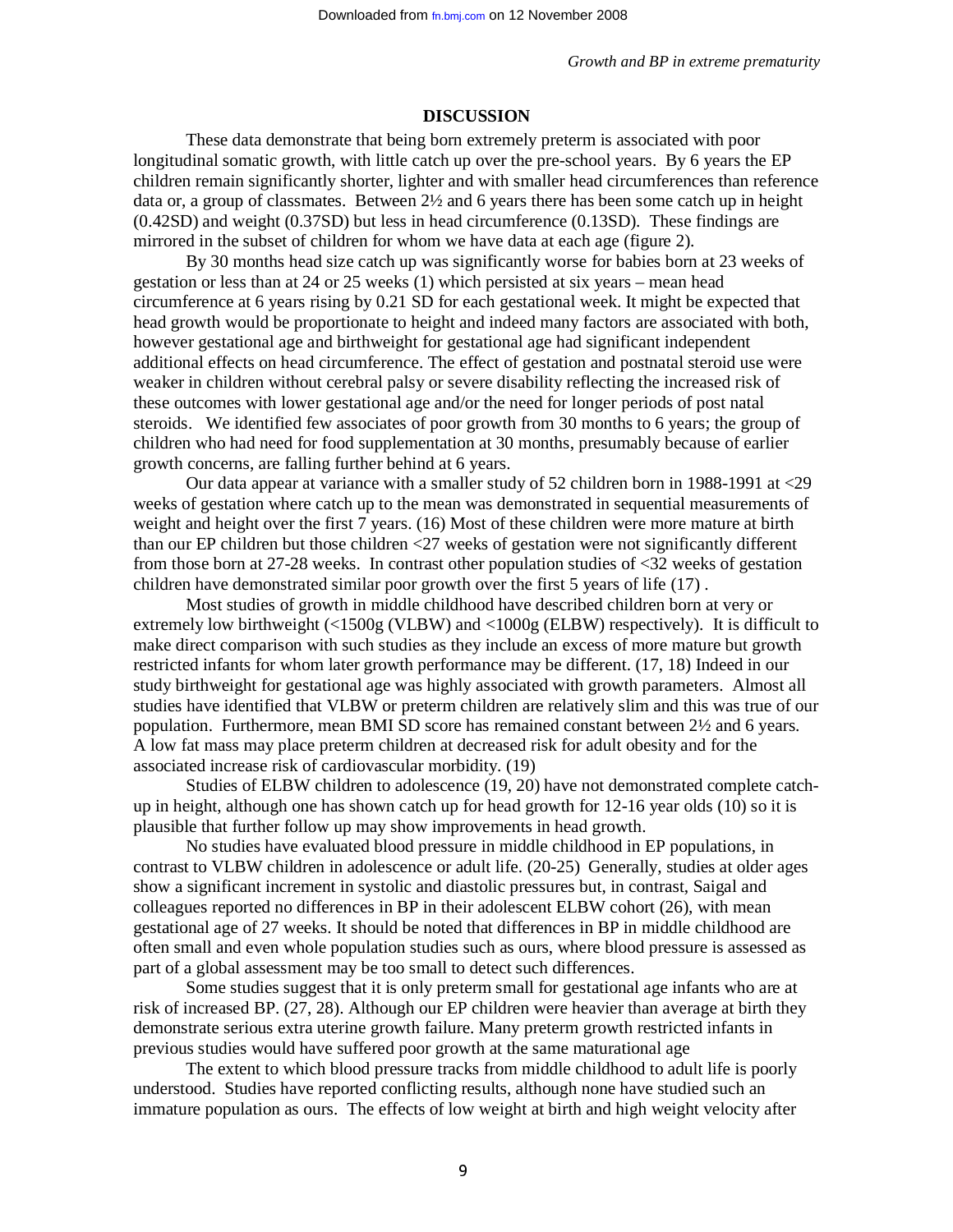birth may be additive and weight gain from birth may be the stronger predictor. (32, 33) Indeed lower birthweight and greater weight gain between 1 and 5 years of age have been associated with higher systolic blood pressure in young adult life (34) and endothelial function in preterm adolescents may be enhanced following slower growth in the first 2 weeks post delivery. (35) This suggests that even short periods of early catch-up growth are bad for later cardiovascular health. Rapid weight gain in childhood has been associated with further increase in risk, but only in boys who were light at birth. (36) Further analysis suggested that this "adiposity rebound" occurs at around 2 years of age. (37) Given the poor immediate postnatal growth of EP children,  $(10)$  the lack of significant catch up over the first  $2\frac{1}{2}$  years,  $(1)$  the lower blood pressures observed in this study, and the finding of similar blood pressures in adult life for extremely low birthweight children, (26) these EP children may not be at higher risk of later cardiovascular disease. Current EP children may have better growth outcomes because of enhanced attention to nutritional care.

We also demonstrated a negative association between smoking during pregnancy and high BP, consistent with a study that showed smoking reduced BP at age 7.5-8 years if gestation was <33wks, but increased it if gestation was >33 wks. (29) Women who stop smoking in pregnancy have heavier babies than those who don't (30) and term babies who suffer growth retardation in the first trimester are heavier than those who don't. (31) It could be speculated that the babies whose mother's smoked were at a potential growth advantage once born, an effect negated by EP birth.

This cohort of extremely preterm children remain much shorter, lighter and slimmer than their classroom peers and head growth has not shown significant catch up over the past 3-4 years. Despite these growth changes, we did not observe any significant differences in blood pressure after correction for height and BMI. Blood pressure must be monitored in further follow-up but currently our findings seem to indicate little risk for increased blood pressure in adult life provided they stay relatively slim.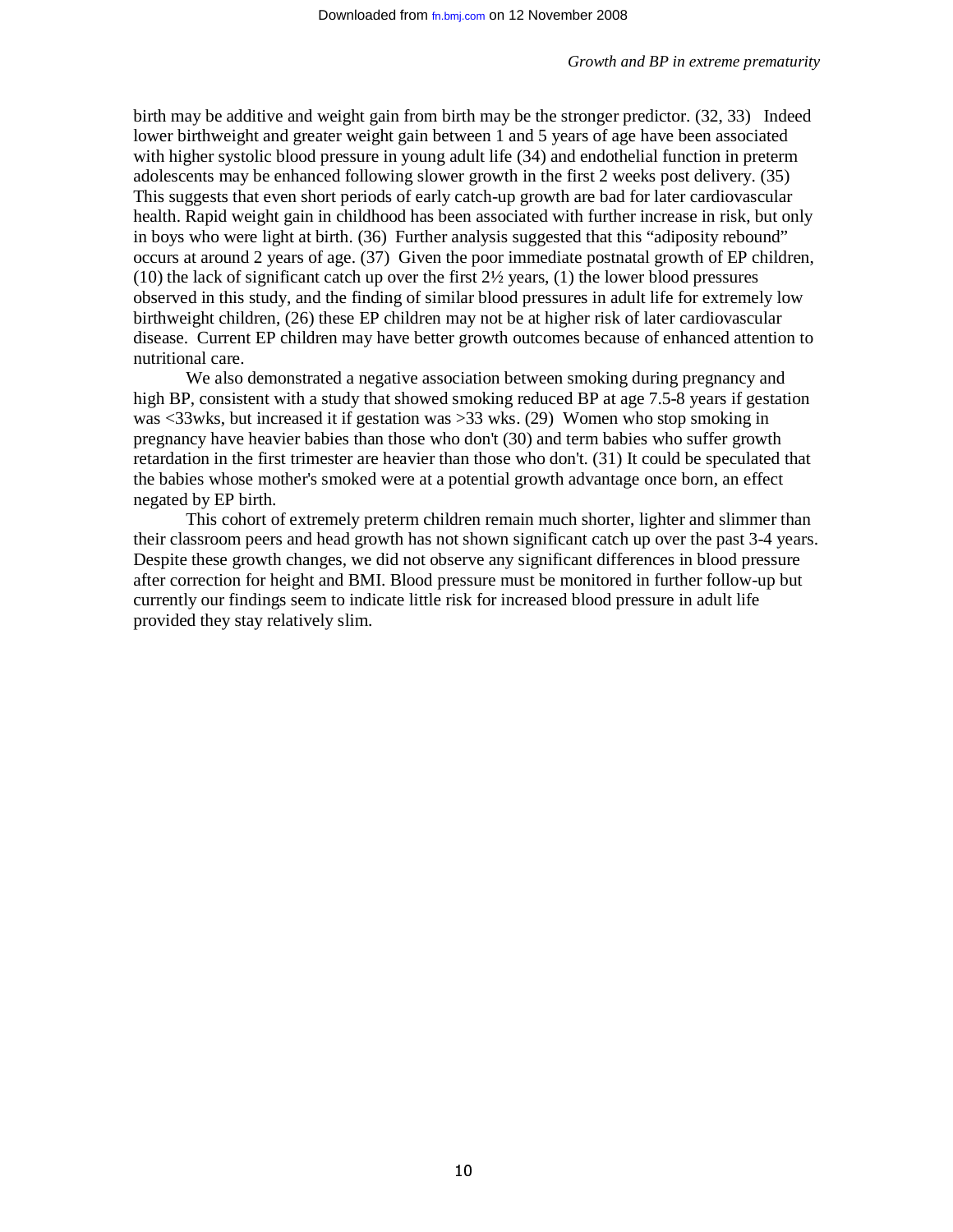## **Acknowledgements:**

**The EPICure Study Group:** K Costeloe (London), AT Gibson (Sheffield), EM Hennessy (London), N Marlow (Nottingham), AR Wilkinson (Oxford), D Wolke (Bristol). **Developmental**  Panel: Paediatricians: Melanie Bracewell, Michele Cruwys, Ruth MacGregor, Lesley McDonald, Margaret Morton, Margaret Morris, Sue Thomas. Psychologists: Emma Luck, Catherine Bamford, Helen Betteridge, Hanne Bruhn, Sandra Johnson, Iliana Magiati, Maria Morahan, Isabel Tsverik. Muthanna Samara (Psychological data analysis), Heather Palmer (Study Administrator)

**Funding:** BLISS, The Health Foundation and WellBeing.

**The EPICure Study Group** comprises the paediatricians in 276 maternity units across the UK and Ireland who contributed data to the study, whose invaluable help we acknowledge. The investigator group was responsible for the original study children identification and studies up to 2.5 years of age and the developmental panel performed the data collection and validation.

## **Legends**

**Figure 1:** Measured growth parameters at 6 years for EPICure index children and for comparison group: Weight (upper graphs) and head circumference (lower graphs) for boys (left graphs) and girls (right graphs). Reference lines are taken from growth standards (15)

**Figure 2:** Change in weight and head circumference standard deviation scores between birth, expected date of delivery (EDD), 30 months and 6 years of age (uncorrected for prematurity). Data are shown only for children who had measures at each age.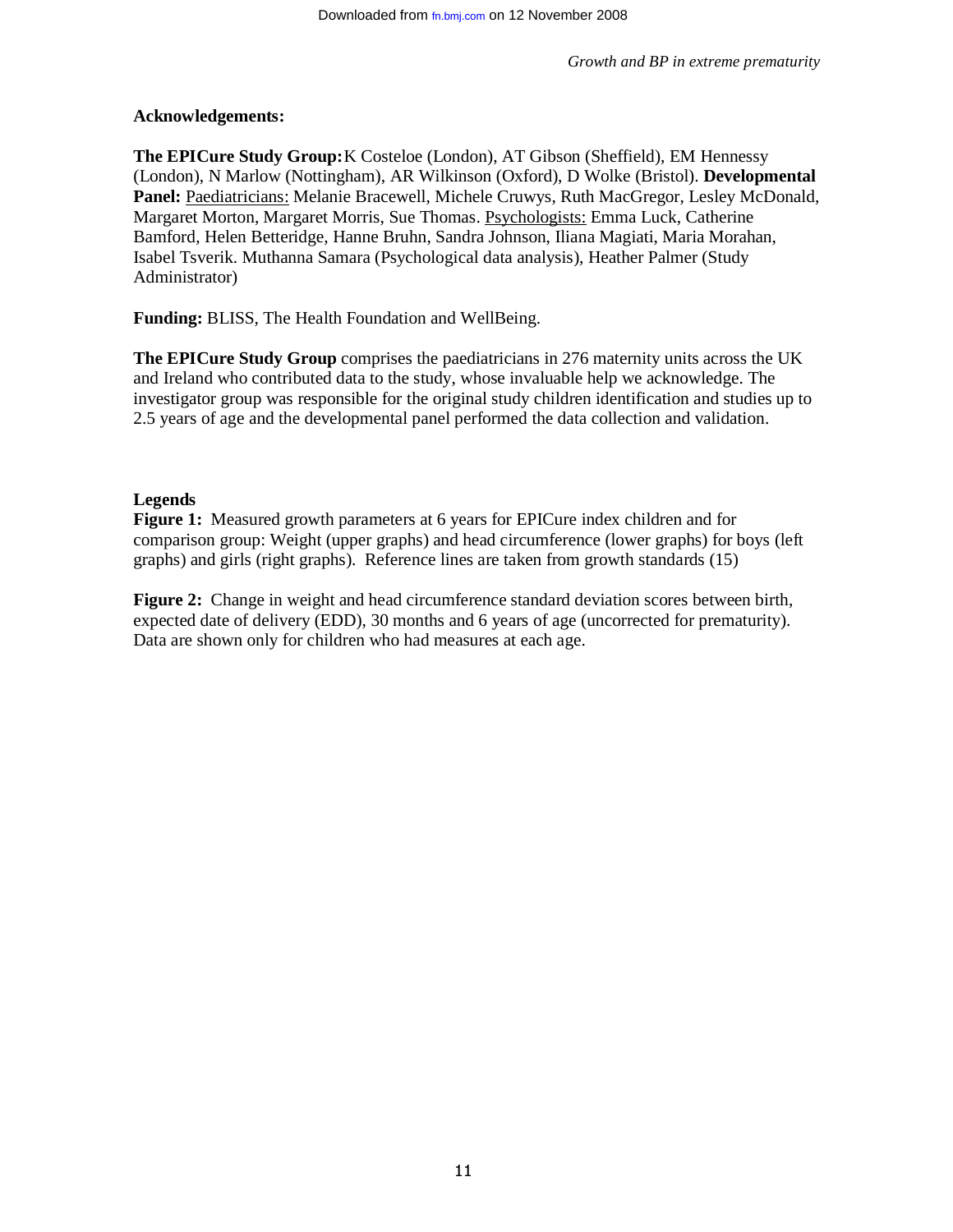## **What is known on this topic:**

- Growth following preterm birth may be poor in middle childhood with variable catch up
- There is conflicting evidence whether blood pressure is elevated following very preterm birth

# **What this study adds:**

- Extremely preterm children are smaller, lighter and have smaller head circumferences at early school age than their peers.
- Small degrees of catch up in weight and height, but not in head circumference are observed between 2½ and 6 years
- Blood pressure appears lower in extremely preterm infants at 6 years but after correction for confounders no differences are apparent from their peers.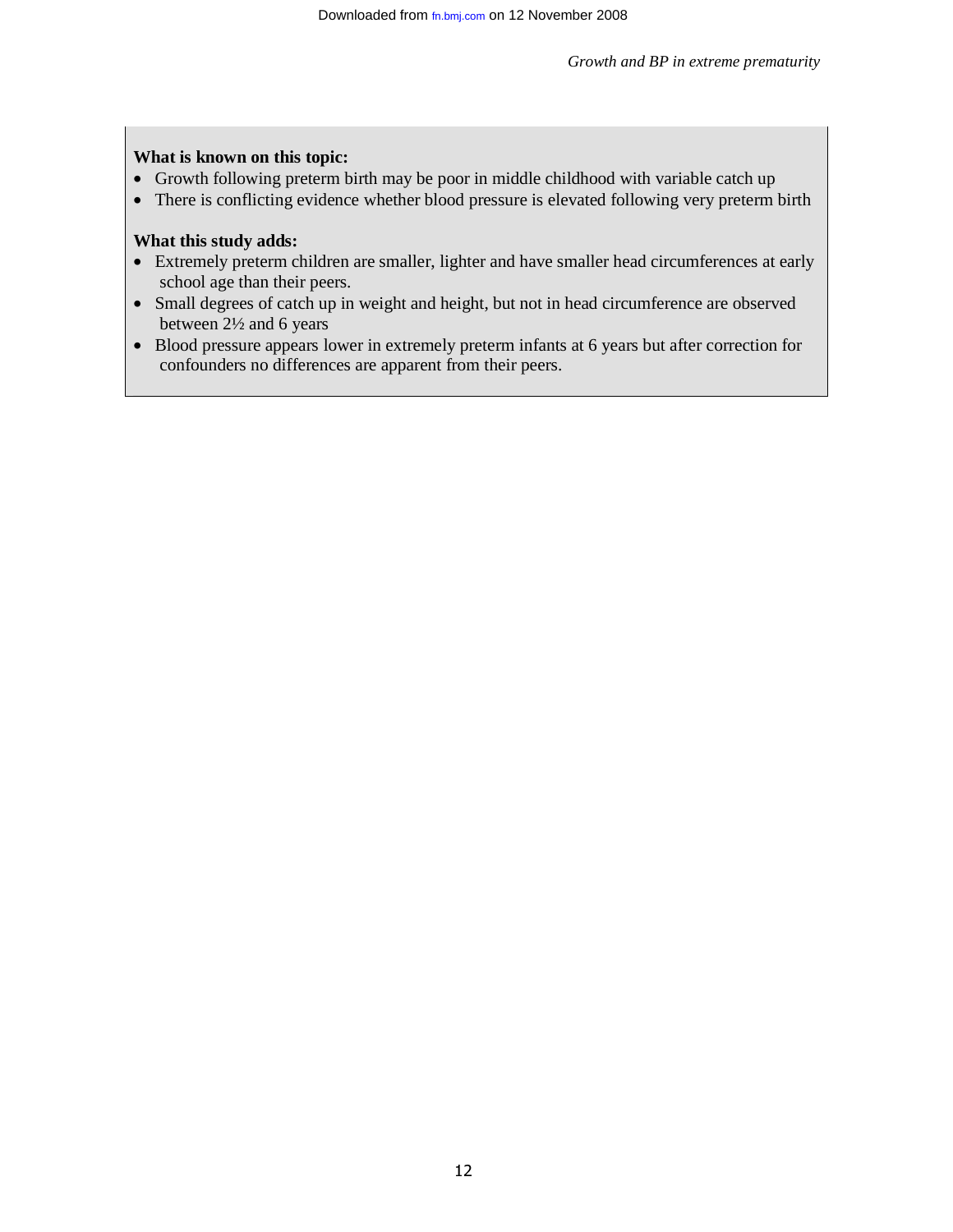### **REFERENCES**

- 1. Wood NS, Costeloe K, Gibson AT, Hennessy EM, Marlow N, Wilkinson AR. The EPICure study: growth and associated problems in children born at 25 weeks of gestational age or less. Arch Dis Child Fetal Neonatal Ed 2003;88(6):F492-500.
- 2. Singhal A, Kattenhorn M, Cole TJ, Deanfield J, Lucas A. Preterm birth, vascular function, and risk factors for atherosclerosis. Lancet 2001;358(9288):1159-60.
- 3. Singhal A, Cole TJ, Lucas A. Early nutrition in preterm infants and later blood pressure: two cohorts after randomised trials. Lancet 2001;357(9254):413-9.
- 4. Hemachandra AH, Howards PP, Furth SL, Klebanoff MA. Birth weight, postnatal growth, and risk for high blood pressure at 7 years of age: results from the Collaborative Perinatal Project. Pediatrics 2007;119(6):e1264-70.
- 5. Lucas A, Fewtrell MS, Davies PS, Bishop NJ, Clough H, Cole TJ. Breastfeeding and catch-up growth in infants born small for gestational age. Acta Paediatr 1997;86(6):564- 9.
- 6. Skuse D, Pickles A, Wolke D, Reilly S. Postnatal growth and mental development: evidence for a "sensitive period". J Child Psychol Psychiatry 1994;35(3):521-45.
- 7. Corbett SS, Drewett RF, Wright CM. Does a fall down a centile chart matter? The growth and developmental sequelae of mild failure to thrive. Acta Paediatr 1996;85(11):1278-83.
- 8. Lucas A, Morley R, Cole TJ, Gore SM, Lucas PJ, Crowle P, et al. Early diet in preterm babies and developmental status at 18 months. Lancet 1990;335(8704):1477-81.
- 9. Cooke RJ, Ainsworth SB, Fenton AC. Postnatal growth retardation: a universal problem in preterm infants. Arch Dis Child Fetal Neonatal Ed 2004;89(5):F428-30.
- 10. Costeloe K, Hennessy E, Gibson AT, Marlow N, Wilkinson AR. The EPICure study: outcomes to discharge from hospital for infants born at the threshold of viability. Pediatrics 2000;106(4):659-71.
- 11. Wood NS, Costeloe K, Gibson AT, Hennessy EM, Marlow N, Wilkinson AR. The EPICure study: associations and antecedents of neurological and developmental disability at 30 months of age following extremely preterm birth. Arch Dis Child Fetal Neonatal Ed 2005;90(2):F134-40.
- 12. Wood NS, Marlow N, Costeloe K, Gibson AT, Wilkinson AR. Neurologic and developmental disability after extremely preterm birth. EPICure Study Group. N Engl J Med 2000;343(6):378-84.
- 13. Marlow N. Pulmonary outcomes for the extremely preterm infant. Biol Neonate 2000;78:239-240.
- 14. Marlow N, Wolke D, Bracewell MA, Samara M. Neurologic and developmental disability at six years of age after extremely preterm birth. N Engl J Med 2005;352(1):9- 19.
- 15. The Child Growth Foundation. British 1990 growth reference for height, weight, BMI and h/c. London: The Child Growth Foundation; 1996.
- 16. Niklasson A, Engstrom E, Hard A-L, Wikland KA, Hellstrom A. Growth in very preterm children: a longitudinal study. Pediatric Research 2003;54(6):899-905.
- 17. Gutbrod T, Wolke D, Soehne B, Ohrt B, Riegel K. Effects of gestation and birth weight on the growth and development of very low birthweight small for gestational age infants: a matched group comparison. Arch Dis Child Fetal Neonatal Ed 2000;82(3):F208-14.
- 18. Bardin C, Piuze G, Papageorgiou A. Outcome at 5 years of age of SGA and AGA infants born less than 28 weeks of gestation. Seminars in Perinatology 2004;28(4):288-94.
- 19. Fewtrell MS, Lucas A, Cole TJ, Wells JCK. Prematurity and reduced body fatness at 8-12 y of age. American Journal of Clinical Nutrition 2004;80(2):436-40.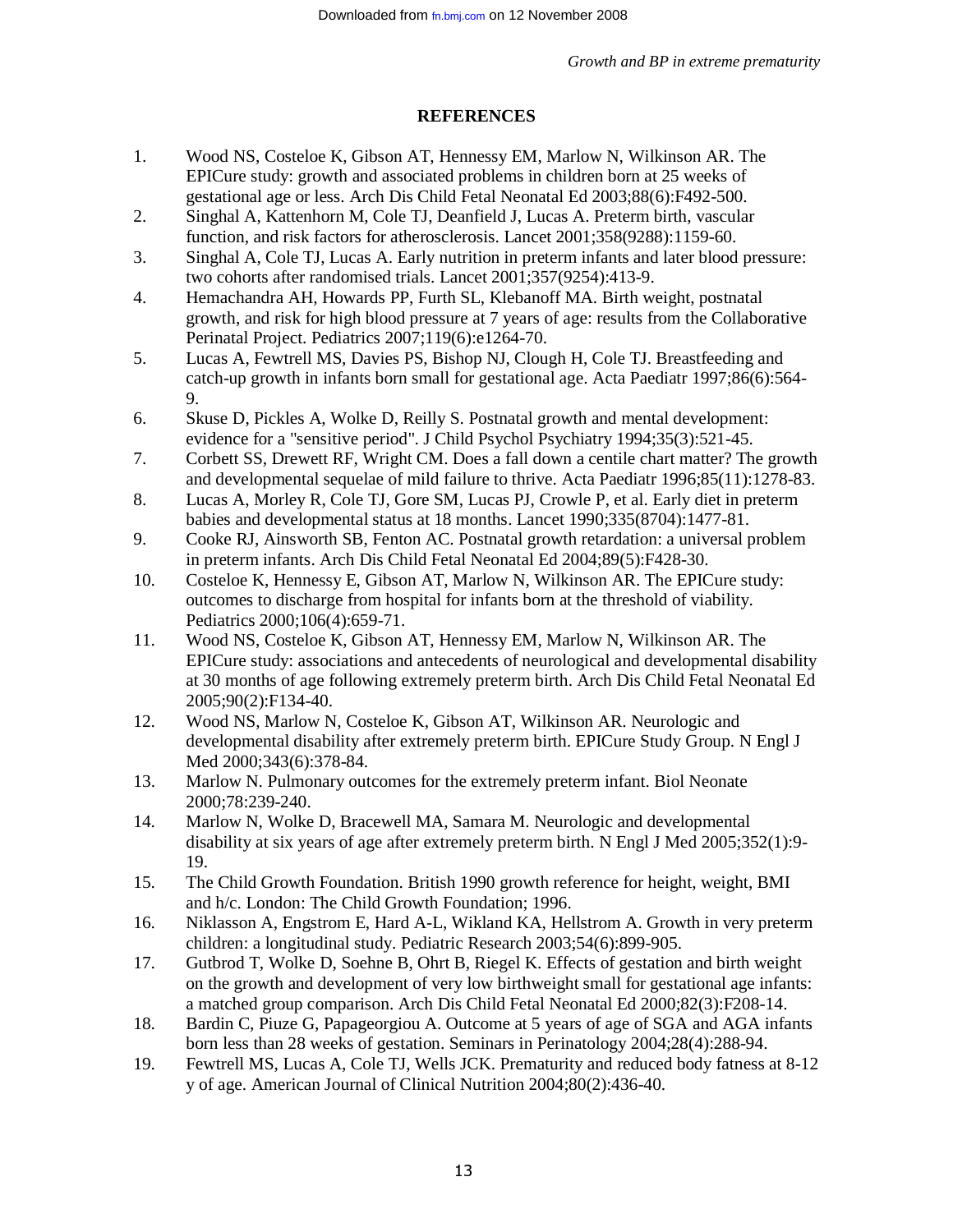- 20. Doyle LW, Faber B, Callanan C, Morley R. Blood pressure in late adolescence and very low birth weight. Pediatrics 2003;111(2):252-7.
- 21. Doyle LW, Ford GW, Davis NM, Callanan C. Antenatal corticosteroid therapy and blood pressure at 14 years of age in preterm children.[see comment]. Clinical Science 2000;98(2):137-42.
- 22. Hack M, Schluchter M, Cartar L, Rahman M. Blood pressure among very low birth weight (<1.5 kg) young adults. Pediatric Research 2005;58(4):677-84.
- 23. Pharoah PO, Stevenson CJ, West CR. Association of blood pressure in adolescence with birthweight. Archives of Disease in Childhood Fetal & Neonatal Edition 1998;79(2):F114-8.
- 24. Irving RJ, Belton NR, Elton RA, Walker BR. Adult cardiovascular risk factors in premature babies. Lancet 2000;355(9221):2135-6.
- 25. Kistner A, Jacobson L, Jacobson SH, Svensson E, Hellstrom A. Low gestational age associated with abnormal retinal vascularization and increased blood pressure in adult women. Pediatric Research 2002;51(6):675-80.
- 26. Saigal S, Stoskopf BL, Streiner DL, Burrows E. Physical growth and current health status of infants who were of extremely low birth weight and controls at adolescence. Pediatrics 2001;108(2):407-15.
- 27. Cheung YF, Wong KY, Lam BC, Tsoi NS. Relation of arterial stiffness with gestational age and birth weight. Arch Dis Child 2004;89(3):217-21.
- 28. Rahiala E, Tenhola S, Vanninen E, Herrgard E, Tikanoja T, Martikainen A. Ambulatory blood pressure in 12-year-old children born small for gestational age. Hypertension 2002;39(4):909-13.
- 29. Morley R, Leeson Payne C, Lister G, Lucas A. Maternal smoking and blood pressure in 7.5 to 8 year old offspring. Arch Dis Child 1995;72(2):120-4.
- 30. Li CQ, Windsor RA, Perkins L, Goldenberg RL, Lowe JB. The impact on infant birth weight and gestational age of cotinine-validated smoking reduction during pregnancy. Jama 1993;269(12):1519-24.
- 31. Hemachandra AH, Klebanoff MA. Use of serial ultrasound to identify periods of fetal growth restriction in relation to neonatal anthropometry. Am J Hum Biol 2006;18(6):791- 7.
- 32. Primatesta P, Falaschetti E, Poulter NR. Birth weight and blood pressure in childhood: results from the Health Survey for England. Hypertension 2005;45(1):75-9.
- 33. Huxley RR, Shiell AW, Law CM. The role of size at birth and postnatal catch-up growth in determining systolic blood pressure: a systematic review of the literature. J Hypertens 2000;18(7):815-31.
- 34. Law CM, Shiell AW, Newsome CA, Syddall HE, Shinebourne EA, Fayers PM, et al. Fetal, infant, and childhood growth and adult blood pressure: a longitudinal study from birth to 22 years of age. Circulation 2002;105(9):1088-92.
- 35. Singhal A, Cole TJ, Fewtrell M, Deanfield J, Lucas A. Is slower early growth beneficial for long-term cardiovascular health? Circulation 2004;109(9):1108-13.
- 36. Eriksson JG, Forsen T, Tuomilehto J, Osmond C, Barker DJ. Early growth and coronary heart disease in later life: longitudinal study. Bmj 2001;322(7292):949-53.
- 37. Barker DJ, Osmond C, Forsen TJ, Kajantie E, Eriksson JG. Trajectories of growth among children who have coronary events as adults. N Engl J Med 2005;353(17):1802-9.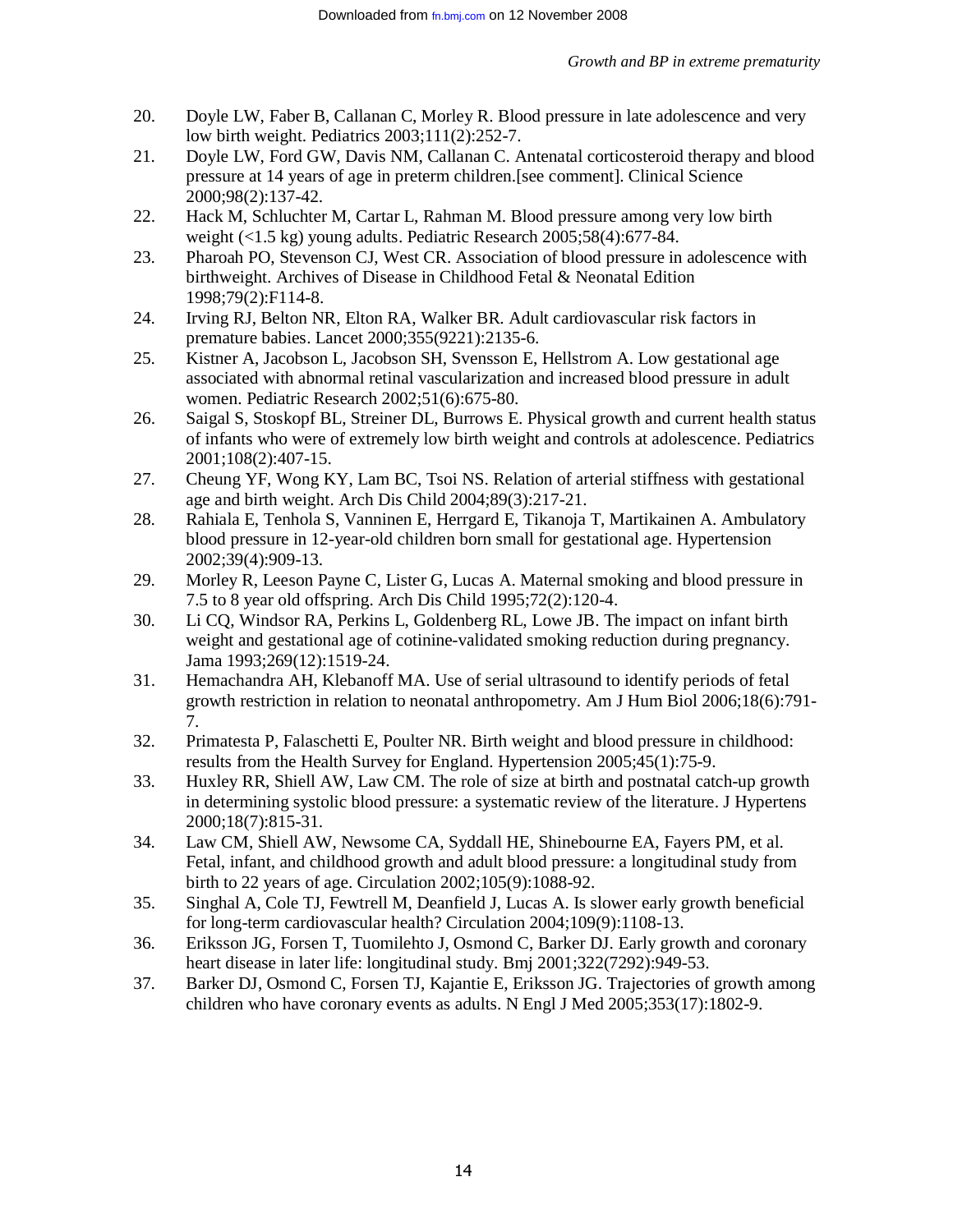